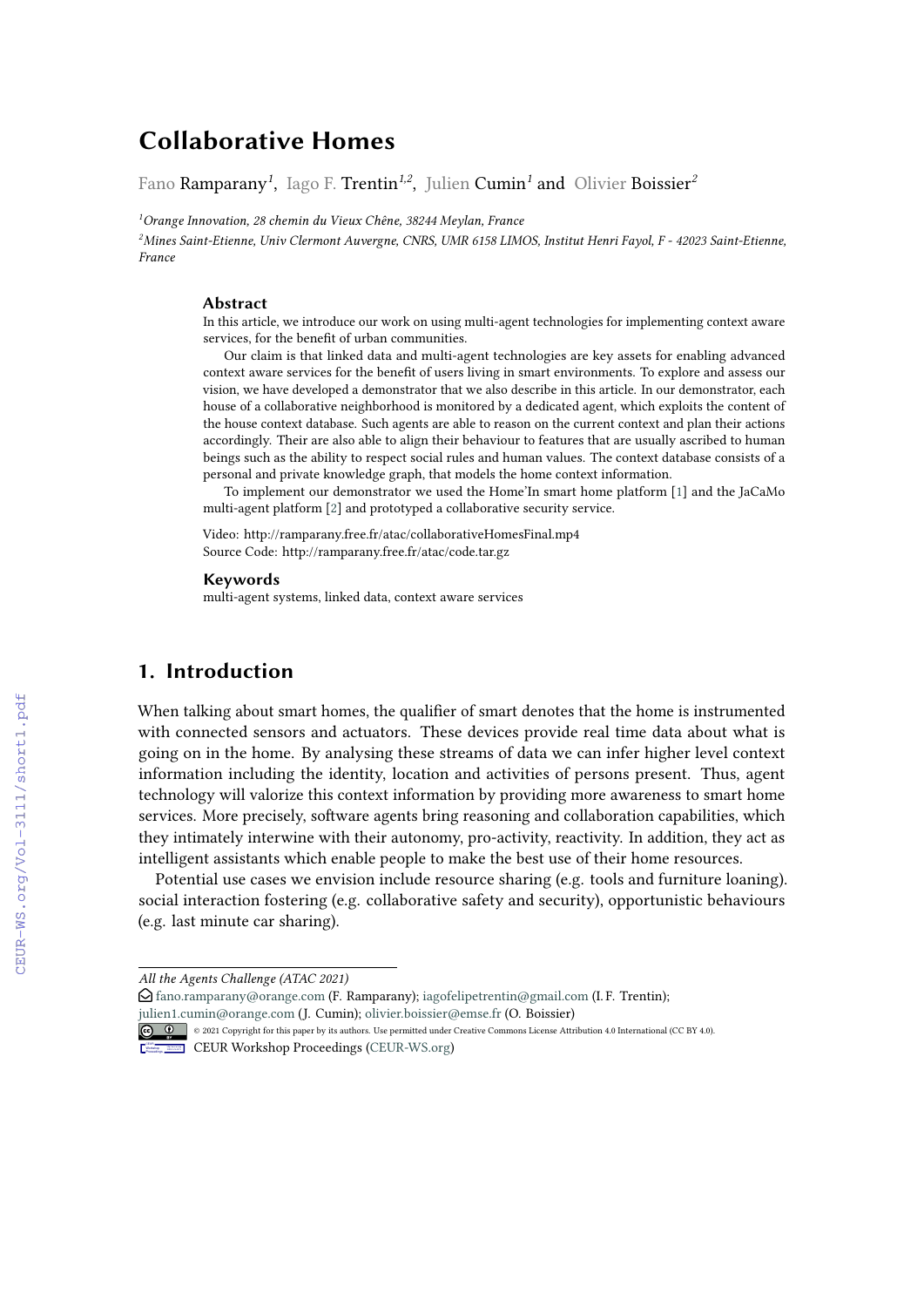

<span id="page-1-0"></span>**Figure 1:** Home agent architecture

### <span id="page-1-1"></span>**2. Implementation**

Figure [1](#page-1-0) presents the architecture of our home agent. As we will elaborate in section [4,](#page-4-0) context modeling requires a powerful representation language able to cope with the heterogeneity of context information. Semantic web and linked data technologies are key enablers to handling such semantic heterogeneity. The Home'In platform integrates a Context Knowledge Graph manager.

The Context Knowledge Graph implements the context model of each home as a RDF graph using the Jena [\[3\]](#page-5-0) library. This RDF graph is based on the following main ontologies: FoaF [\[4\]](#page-5-1), SOSA [\[5\]](#page-5-2). These ontologies are commonly used in the IoT domains. You can refer to [\[6\]](#page-5-3) for a detailed description of the Context Knowledge Graph manager. As detailed later in section [4,](#page-4-0) this Knowledge Graph (KG) is updated on the fly, by processing device measurements that are published to the Home'In MQTT bus in realtime.

A Jason Home agent monitors the home activity through a Cartago artifact which focuses on this same MQTT bus, and submits SPARQL queries to the Context KG manager to get an accurate view of the home context through another dedicated Cartago artifact. This agent detects and recognizes specific situations. It has a library of plans which it executes to handle these situations.

Another Jason agent, called the yellow page agent, provides contact information (phone number, address,...) of services and businesses in the city. This information is also stored as a Knowledge Graph.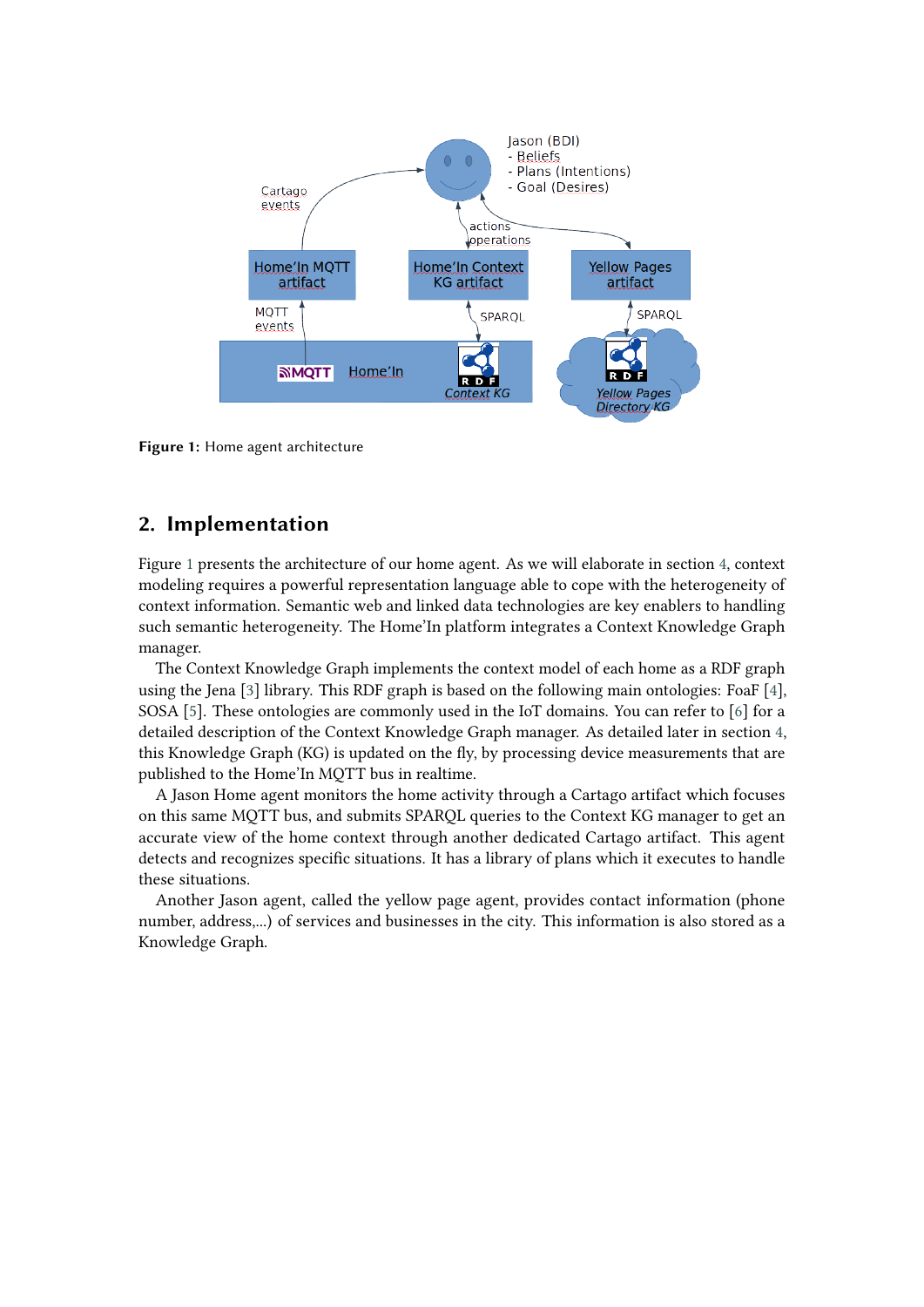

<span id="page-2-0"></span>**Figure 2:** Prototype deployment architecture



<span id="page-2-1"></span>**Figure 3:** Home agent behaviour

### <span id="page-2-2"></span>**3. Use Case**

Figure [2](#page-2-0) presents the prototype we have developped. It runs three deliberative home agents which continuously analyze the context KG of their respective homes. Whenever one home agent detects an intrusion, it triggers a plan which requests help from other home agents. If the plan requires the police intervention, the home agent retrieves the police contact information from the yellow page agent.

Figure [3](#page-2-1) depicts the behaviour of a home agent. It is presented using a finite state machine formalism. The three home agents share the same behaviour and implementation. This ensures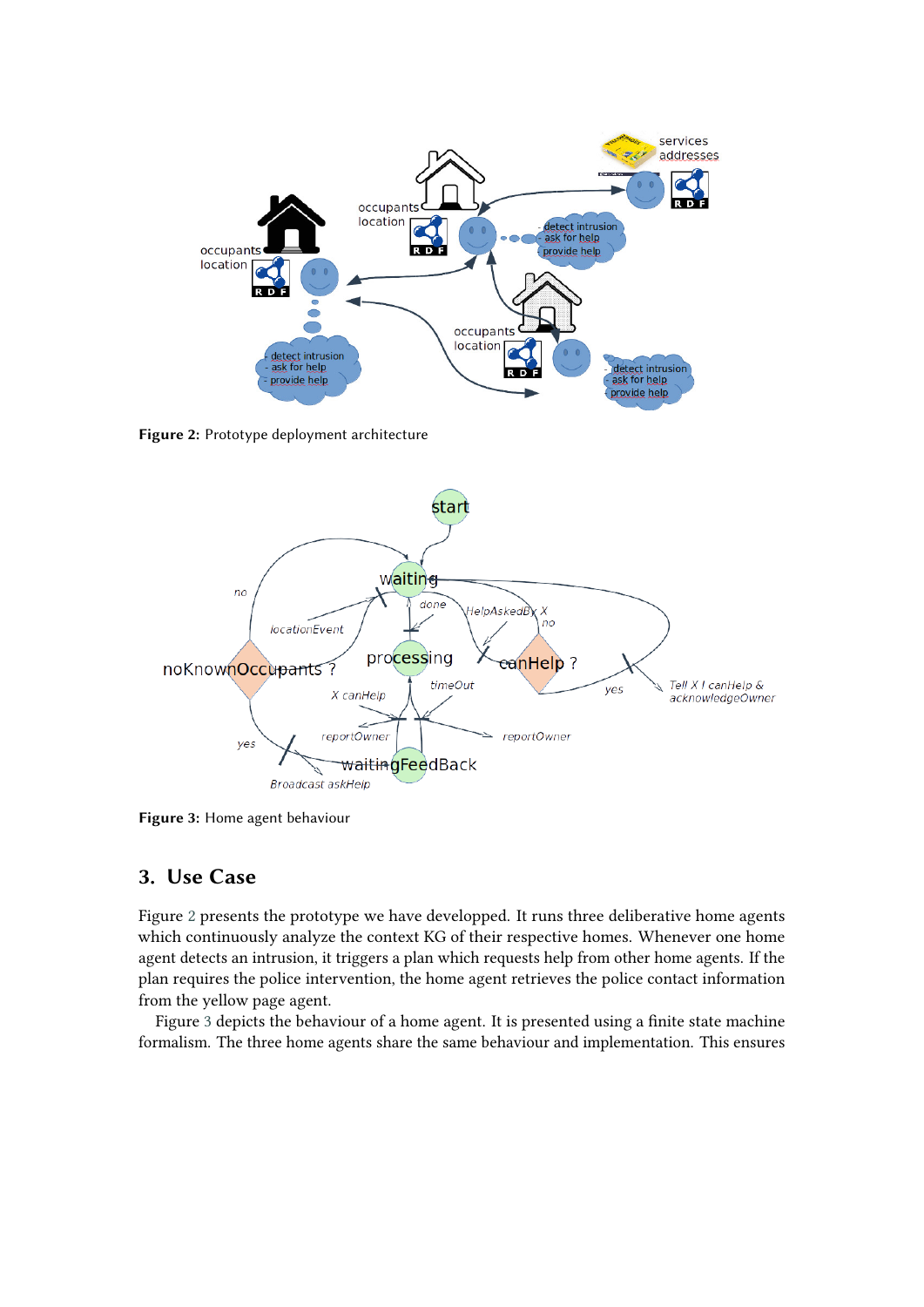a high level of consistency in the way these agents interact with each other. In this finite state machine diagram, circles define agent states and diamonds define agent actions and decisions. Upon external events that the agent is monitoring and depending on the agent's own decision, the agent state might change. States transitions are depicted as arrows that link initial states to target states. A perpendicular segment in the middle of the arrow indicates that the transition has been partly caused by an external event.

Let us detail each states the home agent run through during its lifetime and the actions and decisions it might make while being in each state:

**waiting state:** At bootstrap, the home agent is waiting for any external event. In this state there are two events it is sensitive to: A location event and a request for help from another home agent. In case it receives a location event corresponding to a presence in the home, the agent queries the Context Manager whether there are any known occupants in. In case the answer is negative, it concludes that there is an intrusion and it triggers the corresponding plan, otherwise, it stays in the waiting state as there is nothing to worry about. The SPARQL query that the home agent submit to the Context Manager is:

```
PREFIX sosa: <http://www.w3.org/ns/sosa/> PREFIX homein: <http://orange.smart.home/HomeIn#
ASK WHERE {
 ?o1 sosa:resultTime ?maxt .<br>?o1 sosa:hasFeatureOfInterest ?x .
 ?o1 sosa:hasResult ?place
 FILTER( ?x != home in: unknown)FILTER(?place != homein:outside)
   SELECT (MAY(2+) AS 2max<sup>+</sup>) 2x WHERE \ell20 a homein: Location Observation
     20 sosa : has Feature Of Interest ? x
       e sosa:resultTime ?t.
   \{ GROUP BY ?x \}
```
Note that this SPARQL query contains and embbeded SELECT query, which purpose is to retrieve the latest location observation for each person. Once done, it checks if that person is known (i.e. is different from unknown) and in the home (i.e. in a place different from outside). In case an intrusion has been detected, the agent launches the corresponding plan. In Jason the plan is expressed as:

```
+ only Un known OccupantDetected: true <? name(Me):
  . b roadcast (achieve, pleaseGetHelpRequest From (Me));
  -+state(waitingFeedback);
  !!timer30000
```
As you can see, by executing this plan, the agent broadcasts a request for help. It then puts itself in a waitingFeedback state, and sets up a timer, so that in absence of any feedback after 30 seconds, it will engage in an emergency backup plan that we don't detail here. While in the waiting state, if the home agent receives a request for help, it checks wether there is somebody in. This is done by querying the Context Manager with a SPARQL query, similar to the previous one. If the response is positive, the home agent informs the occupant present about the situation and asks whether she/he is willing to help out in the safety operations. It then waits for the occupant's reply. If the reply is positive, it lets the breached home agent know which neighbor is ready to help.

**waitingFeedback state:** In that state, the agent is waiting for help proposals from other home agents. As mentioned it waits for at most 30 seconds. If within these 30 seconds it receives a proposal for help, it informs its occupants about the situation. As soon as both the occupants of the breached house and the occupants that are willing to help out have been identified by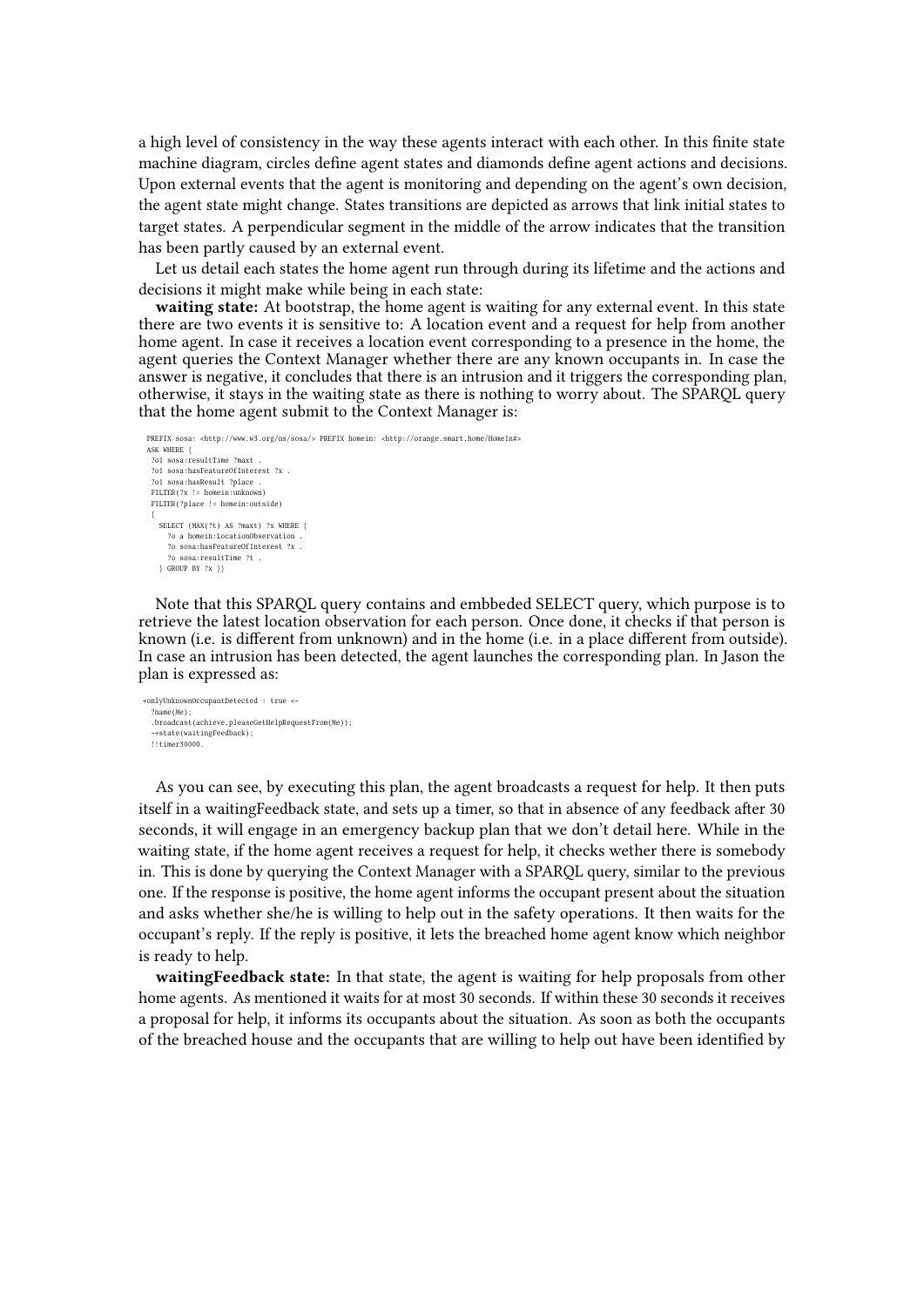their respective home agents, they can establish a standard communication using their phone to organize the home safety operations. The home agent then puts itself in the processing state.

**processing state:** In this state, the occupants and the helpers are handling the situation. So the home agent asks the home occupant to confirm that it can return to the waiting state, once the situation has been made safe again.

#### <span id="page-4-0"></span>**4. Discussion**

Let us highlight the main features of our prototype. As mentioned in section [3](#page-2-2) **our agents are deliberative and informational**. Our prototype involves **four linked data sources**. Three of them provide context information of their respective home. The fourth one is the yellow page agent which provides a directory service.

As mentioned in section [2,](#page-1-1) **the content of smart home context information is heterogeous by nature**. It contains information about people, information about equipment, environmental information, etc. We use the KG formalism to manage this heterogeneity. In addition, the content of home context graphs and the directory graph managed by the yellow page agent use two different ontologies.

**Our agents have heterogeneous behaviours**: whereas home agents are deliberative, the yellow page agent is informational. However, through their interaction, they constitute a inter-mediation layer for coping with the information heterogeneity mentioned earlier, as each agent knows when and how to exploit its linked data source, and how to share it with other agents.

The home is equipped with connected sensors (thermometer, pressure sensors and other environmental sensors) whose measurements are collected and processed to update the context KG in real time. This enables the home agent to perform a timely context evaluation and quick decision. This is essential in our collaborative security use case. In addition to this realtime **dynamicity**, new furnitures, sensors, actuators and equipment, can be easily inserted in the home environment at a longer term temporal granularity, say at a yearly rate. This insertion will be done by simply adding new nodes and relations to the KG which correspond to new instances of the ontologies classes and their relationship with existing nodes. New types of devices can even be introduced by adding nodes corresponding to new classes to our ontology. Agent could even be involved in this process by detecting objects they don't recognize as a type they know.

In our prototype, the three home agents and yellow page agent form **a community that collaborate** to ensure collective safety in the entire neighborhood through a form of **social interaction among agents**. The breached home broadcasts a request for help to the other homes, which will positively answer depending on who is present. Home agents eventually submit critical decisions they make to occupants for final approval before the appropriate actions are performed.